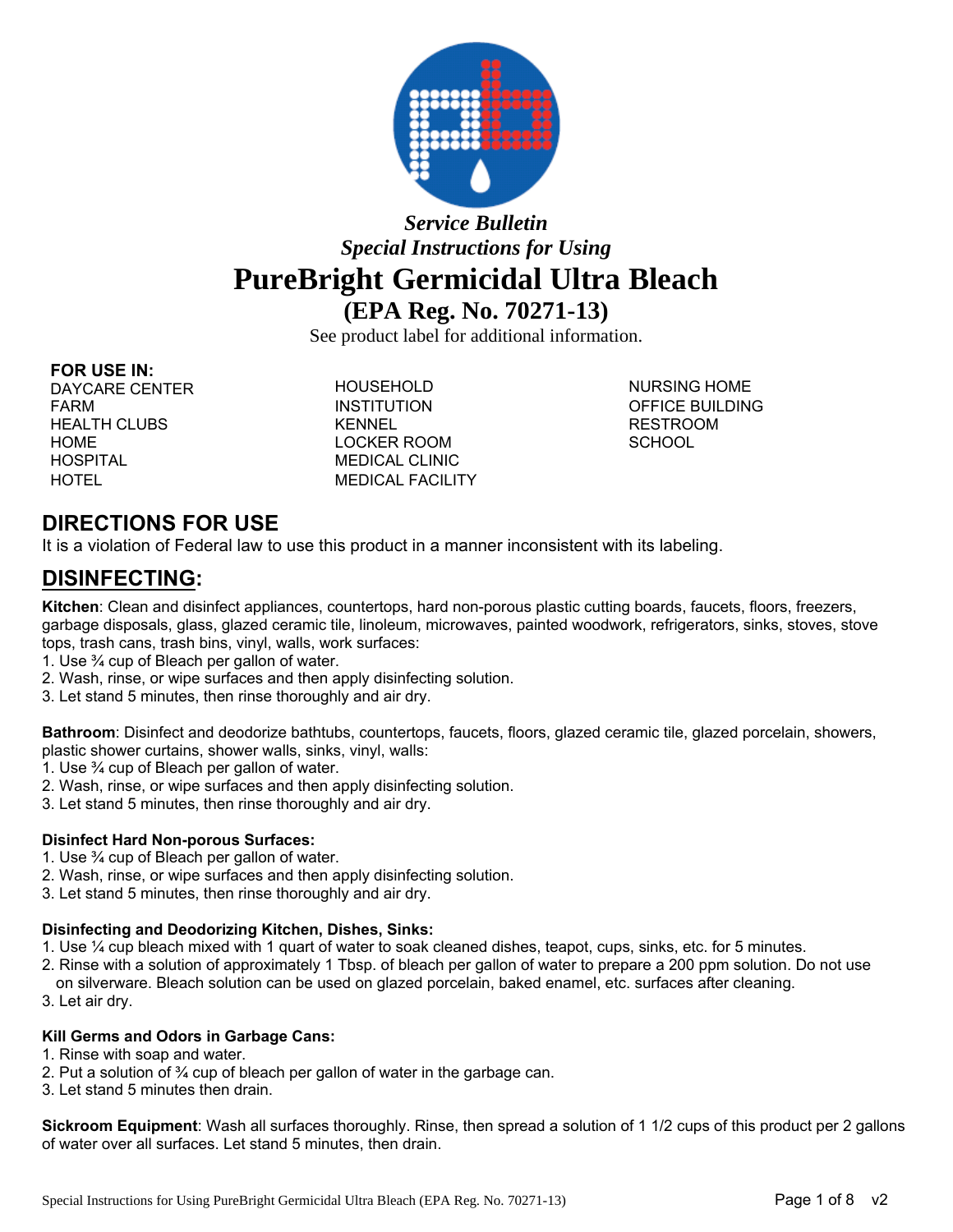# **DISINFECTING** *(Continued***):**

## **Special Instructions for Inactivating AVIAN INFLUENZA A virus in Veterinary Clinics, Animal Life Science Laboratory, Zoos, Pet Shops, Kennels, Breeding and Grooming Establishments, Animal Housing Facilities, Poultry Houses, Hatcheries**

For cleaning and disinfecting hard, non-porous surfaces: equipment, utensils, instruments, cages, kennels, stables, and catteries. Remove all poultry or animals and feeds from premises, animal transportation vehicles, crates, etc. Remove all litter, droppings, and manure from floors, walls, and surfaces of facilities occupied or traversed by poultry or animals. Empty all troughs, racks and other feeding and watering appliances. Thoroughly clean all surfaces with soap or detergent and rinse with water. Saturate surfaces with a use solution of  $\frac{3}{4}$  cup (6 fl. oz.) of product per gallon of water and let stand for 5 minutes, drain and air dry. Immerse all halters, ropes, and other types of equipment used in handling and restraining animals as well as forks, shovels, scrapers used in removing litter and manure. Ventilate buildings, coops, and other closed spaces. Do not house poultry or animals or employ equipment until treatment has been absorbed, set or dried. All treated feed/water bowls, racks, troughs, automatic feeders, fountains, and waterers must be rinsed with potable water before reuse.

## **Swimming Pool Water Disinfection**

For a new pool or spring start-up, superchlorinate with 107 to 213 fl.oz. of product for each 10,000 gallons of water to yield 5 to 10 ppm available chlorine by weight. Check the level of available chlorine with a test kit. Adjust and maintain pool water pH to between 7.2 to 7.6. Adjust and maintain the alkalinity of the pool to between 50 to 100 ppm. To maintain the pool, add manually or by a feeder device 22 fl.oz. of this product for each 10,000 gallons of water to yield an available chlorine residual between 0.6 to 1.0 ppm by weight. Stabilized pools should maintain a residual of 1.0 to 1.5 ppm available chlorine. Test the pH, available chlorine residual and alkalinity of the water frequently with appropriate test kits. Frequency of water treatment will depend upon temperature and number of swimmers. Every 7 days, or as necessary, superchlorinate the pool with 107 to 213 fl.oz. of product for each 10,000 gallons of water to yield 5 to 10 ppm available chlorine by weight. Check the level of available chlorine with a test kit. Reentry into treated pools is prohibited above levels of 4.0 ppm due to risk of bodily harm. At the end of the swimming pool season or when water is to be drained from the pool, chlorine must be allowed to dissipate from treated pool water before discharge. Do not chlorinate the pool within 24 hours prior to discharge.

**Winterizing Pools** - While water is still clear & clean, apply 6.5 fl.oz. of product per 1000 gallons, while filter is running, to obtain a 3 ppm available chlorine residual, as determined by a suitable test kit. Cover pool, prepare heater, filter and heater components for winter by following manufacturers' instructions.

### **Spas, Hot-Tubs, Immersion Tanks, Etc.**

**Spas / Hot Tubs** - Apply 11 fl.oz. of product per 1000 gallons of water to obtain a free available chlorine concentration of 5 ppm, as determined by a suitable chlorine test kit. Adjust and maintain pool water pH to between 7.2 and 7.8. Some oils, lotions, fragrances, cleaners, etc. may cause foaming or cloudy water as well as reduce the efficiency of the product. To maintain the water, apply 11 fl.oz. of product per 1000 gallons of water over the surface to maintain a chlorine concentration of 5 ppm. After each use, shock treat with 17 fl.oz. of this product per 500 gallons of water to control odor and algae. Reentry into treated spas is prohibited above levels of 5.0 ppm due to risk of bodily harm. During extended periods of disuse, add 6.5 fl.oz. of product daily per 1000 gallons of water to maintain a 3 ppm chlorine concentration.

**Hydrotherapy Tanks** - Add 2.5 fl.oz. of this product per 1000 gallons of water to obtain a chlorine residual of 1 ppm, as determined by a suitable chlorine test kit. Pool should not be entered until the chlorine residual is below 3 ppm. Adjust and maintain the water pH to between 7.2 and 7.6. Operate pool filter continuously. Drain pool weekly, and clean before refilling.

## **Sewage & Wastewater Effluent Treatment**

The disinfection of sewage effluent must be evaluated by determining the total number of coliform bacteria and/or fecal coliform bacteria, as determined by the Most Probable Number (MPN) procedure, to ensure that the chlorinated effluent has been reduced to or below the maximum permitted by the controlling regulatory jurisdiction.

On the average, satisfactory disinfection of secondary wastewater effluent can be obtained when the chlorine residual is 0.5 ppm after 15 minutes contact. Although the chlorine residual is the critical factor in disinfection, the importance of correlating chlorine residual with bacterial kill must be emphasized. The MPN of the effluent, which is directly related to the water quality standards requirements, should be the final and primary standard and the chlorine residual should be considered an operating standard valid only to the extent verified by the coliform quality of the effluent.

The following are critical factors affecting wastewater disinfection.

1. Mixing: It is imperative that the product and the wastewater be instantaneously and completely flash mixed to assure reaction with every chemically active soluble and particulate component of the wastewater.

2. Contacting: Upon flash mixing, the flow through the system must be maintained.

3. Dosage/Residual Control: Successful disinfection is extremely dependant on response to fluctuating chlorine demand to maintain a predetermined, desirable chlorine level. Secondary effluent should contain 0.2 to 1.0 ppm chlorine residual after a 15 to 30 minute contact time. A reasonable average of residual chlorine is 0.5 ppm after 15 minutes contact time.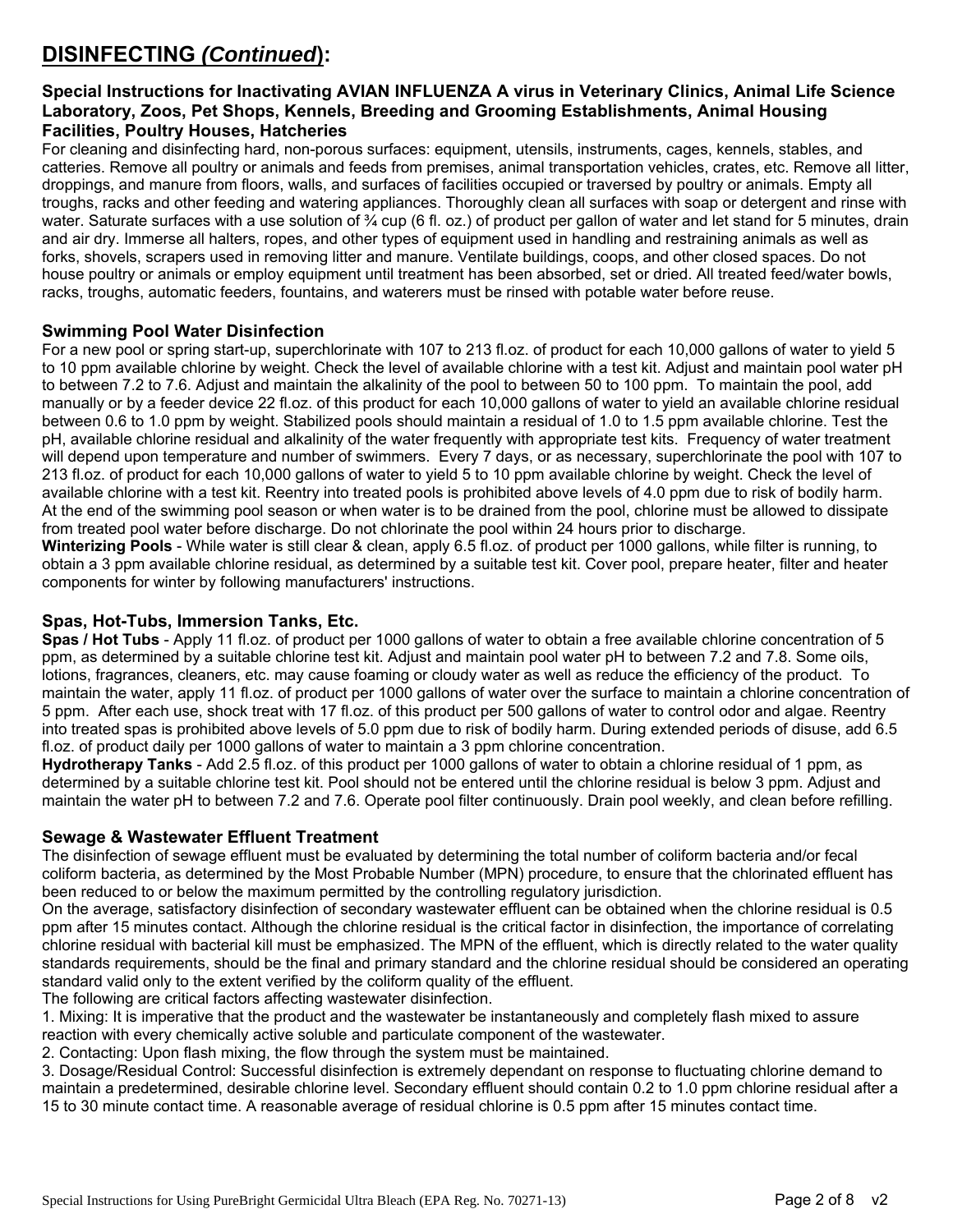## **DISINFECTING** *(Continued***):**

## **Sewage And Wastewater Treatment**

**Effluent Slime Control** - Apply a 100 to 1000 ppm available chlorine solution at a location which will allow complete mixing. Prepare this solution by mixing 22 to 213 fl.oz. of this product with 100 gallons of water. Once control is evident, apply a 15 ppm available chlorine solution. Prepare this solution by mixing 3.5 fl.oz. of this product with 100 gallons of water. **Filter Beds: Slime Control** - Remove filter from service, drain to a depth of 1 ft. above filter sand, and add 170 fl.oz. of product per 20 sq/ft evenly over the surface. Wait 30 minutes before draining water to a level that is even with the top of the filter. Wait for 4 to 6 hours before completely draining and backwashing filter.

#### **Cooling Tower/Evaporative Condenser Water**

**Slug Feed Method** - Initial Dose: When system is noticeably fouled, apply 107 to 213 fl.oz. of this product per 10,000 gallons of water in the system to obtain from 5 to 10 ppm available chlorine. Repeat until control is achieved.

Subsequent Dose: When microbial control is evident, add 22 fl.oz. of this product per 10,000 gallons of water in the system daily, or as needed to maintain control and keep the chlorine residual at 1 ppm. Badly fouled systems must be cleaned before treatment is begun.

**Intermittent Feed Method** - Initial Dose: When system is noticeably fouled, apply 107 to 213 fl.oz. of this product per 10,000 gallons of water in the system to obtain 5 to 10 ppm available chlorine. Apply half (or 1/3, 1/4, or 1/5) of this initial dose when half (or 1/3, 1/4, or 1/5) of the water in the system has been lost by blowdown.

Subsequent Dose: When microbial control is evident, add 22 fl.oz. of this product per 10,000 gallons of water in the system to obtain a 1 ppm residual. Apply half (or 1/3, 1/4, or 1/5) of this initial dose when half (or 1/3, 1/4, or 1/5) of the water in the system has been lost by blowdown. Badly fouled systems must be cleaned before treatment is begun.

**Continuous Feed Method** - Initial Dose: When system is noticeably fouled, apply 107 to 213 fl.oz. of this product per 10,000 gallons of water in the system to obtain 5 to 10 ppm available chlorine.

Subsequent Dose: Maintain this treatment level by starting a continuous feed of 2.5 fl.oz. of this product per 1,000 gallons of water lost by blowdown to maintain a 1 ppm residual. Badly fouled systems must be cleaned before treatment is begun.

### **Pulp And Paper Mill Process Water Systems**

**Slug Feed Method** - Initial Dose: When system is noticeably fouled, apply 107 to 213 fl.oz. of this product per 10,000 gallons of water in the system to obtain from 5 to 10 ppm available chlorine. Repeat until control is achieved.

Subsequent Dose: When microbial control is evident, add 22 fl.oz. of this product per 10,000 gallons of water in the system daily, or as needed to maintain control and keep the chlorine residual at 1 ppm. Badly fouled systems must be cleaned before treatment is begun.

**Intermittent Feed Method** - Initial Dose: When system is noticeably fouled, apply 107 to 213 fl.oz. of this product per 10,000 gallons of water in the system to obtain 5 to 10 ppm available chlorine. Apply half (or 1/3, 1/4, or 1/5) of this initial dose when half (or 1/3, 1/4, or 1/5) of the water in the system has been lost by blowdown.

Subsequent Dose: When microbial control is evident, add 22 fl.oz. of this product per 10,000 gallons of water in the system to obtain a 1 ppm residual. Apply half (or 1/3, 1/4, or 1/5) of this initial dose when half (or 1/3, 1/4, or 1/5) of the water in the system has been lost by blowdown. Badly fouled systems must be cleaned before treatment is begun.

**Continuous Feed Method** - Initial Dose: When system is noticeably fouled, apply 107 to 213 fl.oz. of this product per 10,000 gallons of water in the system to obtain 5 to 10 ppm available chlorine.

Subsequent Dose: Maintain this treatment level by starting a continuous feed of 2.5 fl.oz. of this product per 1,000 gallons of water lost by blowdown to maintain a 1 ppm residual. Badly fouled systems must be cleaned before treatment is begun.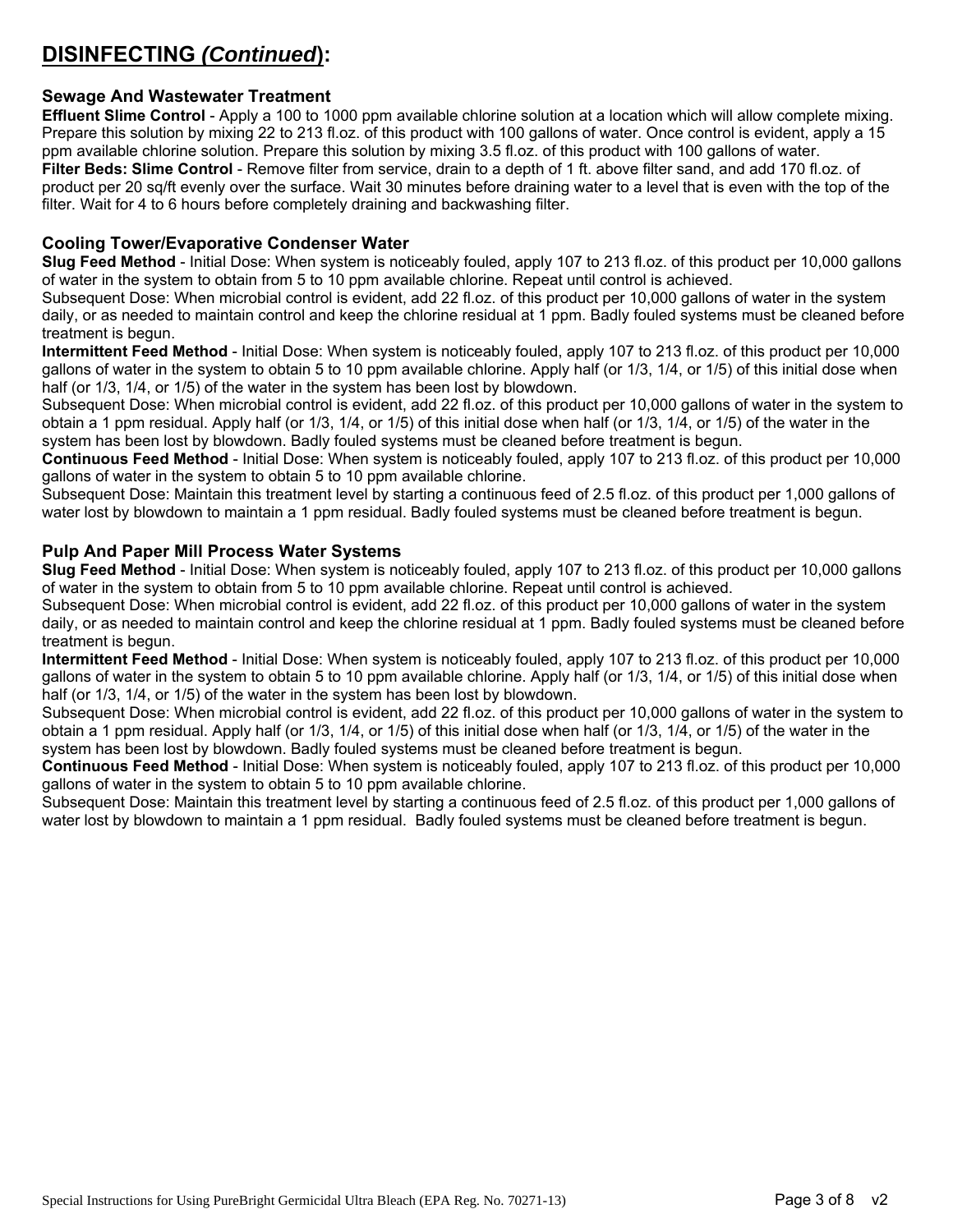# **SANITIZING - Non-Food Contact:**

**Bathroom**: Sanitize and deodorize bathtubs, countertops, faucets, floors, glazed ceramic tile, glazed porcelain, showers,

non-porous shower curtains, shower walls, sinks, vinyl, walls:

- 1. Use 1 tablespoon per gallon of water.
- 2. Wash, rinse, or wipe surfaces and then apply sanitizing solution.
- 3. Let stand 5 minutes, and air dry.

#### **To Sanitize Hard Non-porous Surfaces:**

- 1. Use 1 tablespoon of Bleach per gallon of water.
- 2. Wash, rinse, or wipe surfaces and then apply sanitizing solution.
- 3. Let stand 5 minutes and air dry.

### **Sanitizing Your Pet's Litter Boxes:**

- 1. Wash thoroughly with water and dish detergent.
- 2. Sanitize with 2/3 cup of bleach mixed with a gallon of water.
- 3. Let stand 5 minutes then rinse with water and allow to dry.

## **Sanitizing Children's Hard Non-porous Furniture and Toys:**

- 1. Ensure all surfaces are colorfast. Wash all surfaces thoroughly.
- 2. To kill 99.9% germs, use a solution of 1 tablespoon of bleach per gallon of water to sanitize children's surfaces.
- 3. Let stand for 5 minutes, then rinse and allow to dry.

#### **Toilet Bowls:** To sanitize and deodorize pre-cleaned toilet bowls, use 1 cup of this product.

- 1. Flush, pour in bleach swab with brush, making sure to get under the rim, and
- 2. Let stand for 10 minutes.
- 3. Flush. DO NOT use with bowl cleaners or any other household chemicals.

## **Sanitization of Porous Non-Food Contact Surfaces**

**Rinse Method** - Prepare a sanitizing solution by thoroughly mixing 13 fl.oz. of this product with 10 gallons of water to provide approximately 600 ppm available chlorine by weight. Clean surfaces in the normal manner. Prior to use, rinse all surfaces thoroughly with the sanitizing solution, maintaining contact with the sanitizer for at least 2 minutes. Do not rinse equipment with water after treatment and do not soak equipment overnight.

**Immersion Method** - Prepare a sanitizing solution by thoroughly mixing, in an immersion tank, 13 fl.oz. of this product with 10 gallons of water to provide approximately 600 ppm available chlorine by weight. Clean equipment in the normal manner. Prior to use, immerse equipment in the sanitizing solution for at least 2 minutes and allow the sanitizer to drain. Do not rinse equipment with water after treatment.

**Spray/Fog Method** - After cleaning, sanitize non-food contact surfaces with 600 ppm available chlorine by thoroughly mixing the product in a ratio of 13 fl.oz. of this product with 10 gallons of water. Use spray or fogging equipment which can resist hypochlorite solutions. Always empty and rinse spray/fog equipment with potable water after use. Prior to using equipment, thoroughly spray or fog all surfaces until wet, allowing excess sanitizer to drain. Vacate area for at least 2 hours.

### **Sanitization of Non-Porous Non-Food Contact Surfaces**

**Rinse Method** - Prepare a sanitizing solution by thoroughly mixing 4.5 fl.oz. of this product with 10 gallons of water to provide approximately 200 ppm available chlorine by weight. Clean equipment surfaces in the normal manner. Prior to use, rinse all surfaces thoroughly with the sanitizing solution, maintaining contact with the sanitizer for at least 2 minutes. Do not rinse equipment with water after treatment and do not soak equipment overnight.

**Immersion Method** - Prepare a sanitizing solution by thoroughly mixing, in an immersion tank, 4.5 fl.oz. of this product with 10 gallons of water to provide approximately 200 ppm available chlorine by weight. Clean equipment in the normal manner. Prior to use, immerse equipment in the sanitizing solution for at least 2 minutes and allow the sanitizer to drain. Do not rinse equipment with water after treatment

**Spray/Fog Method** - Preclean all surfaces after use. Prepare a 200 ppm. available chlorine sanitizing solution of sufficient size by thoroughly mixing the product in a ratio of 4.5 fl.oz. product with 10 gallons of water. Use spray or fogging equipment which can resist hypochlorite solutions. Prior to using equipment, thoroughly spray or fog all surfaces until wet, allowing excess sanitizer to drain. Vacate area for at least 2 hours.

### **Sanitization of Dialysis Machines**

Flush equipment thoroughly with water prior to using this product. Thoroughly mix 13 fl.oz. of this product to 10 gallons of water to obtain at least 600 ppm available chlorine. Immediately use this product in the hemodialysate system allowing for a minimum contact time of 15 minutes at 20ºC. Drain system of the sanitizing solution and thoroughly rinse withwater. Discard and DO NOT reuse the spent sanitizer. Rinsate must be monitored with a suitable test kit to ensure that no available chlorine remains in the system. This product is recommended for decontaminating single and multipatient hemodialysate systems. This product has been shown to be an effective disinfectant (virucide, fungicide, bactericide, pseudomonicide) when tested by AOAC and EPA test methods. This product may not totally eliminate all vegetative microorganisms in hemodialysate delivery systems due to their construction and/or assembly, but can be relied upon to reduce the number of microorganisms to acceptable levels when used as directed. This product should be used in a disinfectant program which includes bacteriological monitoring of the hemodialysate delivery system. This product is NOT recommended for use in hemodialysate or reverse osmosis (RO) membranes. Consult the guidelines for hemodialysate systems which are available from the Hepatitis Laboratories, CDC, Phoenix, AZ 85021.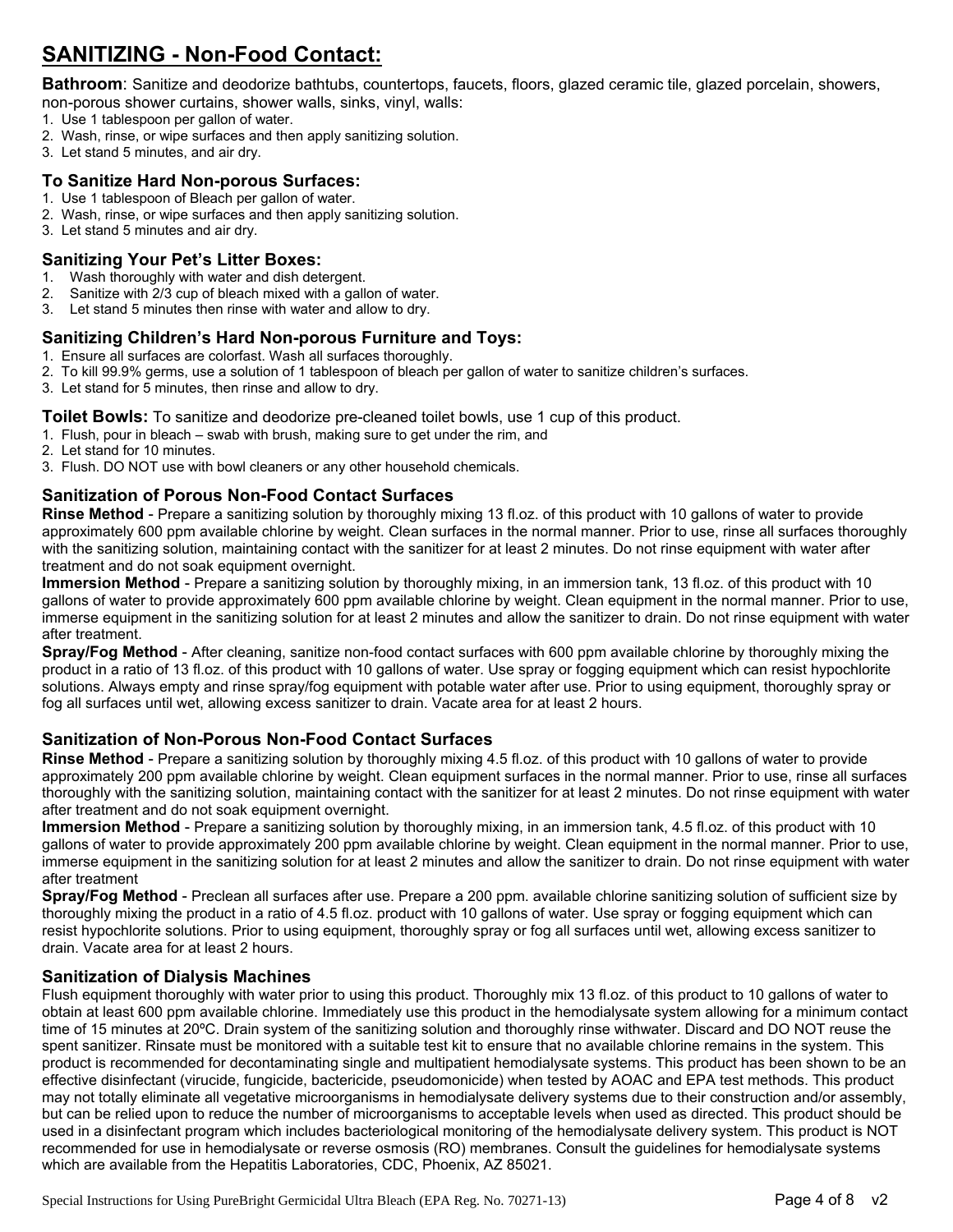## **SANITIZING - Food Contact Surfaces:**

**For Sanitizing -** Mix 1 tablespoon bleach with 1 gallon of water.

*Work Surfaces:* Pre-wash with detergent, rinse, cover surface with bleach solution for at least 2 minutes, drain, let air dry. *Dishes, Glassware, Utensils:* After washing, soak for at least 2 minutes in bleach solution. Drain and let air dry. *Refrigerators, Freezers:* Wash, rinse, apply bleach solution for at least 2 minutes, drain let air dry.

Before using this product, remove or carefully protect food. Remove gross food particles from surface. Prewash surface with a good detergent and rinse thoroughly with potable water. Mix approximately 1 tablespoon of bleach per gallon of water to prepare a 200 ppm available chlorine solution. Cover surface with bleach solution for at least 2 minutes. Air dry.

### **Directions for Sanitizing Eating and Drinking Utensils:**

Prepare sanitizing solution immediately prior to use.

- 1. Scrape and pre-wash utensils and glass whenever possible.
- 2. Wash with good detergent or compatible cleaner.
- 3. Rinse with clean water.
- 4. Sanitize in solution of 1 fl.oz. to 2 gallons of water (200 ppm).
- 5. Immerse utensils at least 2 minutes or for contact time specified by governing sanitary code.
- 6. Do not reuse sanitizing solution.

**Sanitizing Tableware in Low Temperature Dishwashing Machine -** Dispense this product into final rinse water at 100 ppm available chlorine. Do not allow concentration to fall below 50 ppm. Air dry. Dispenser should be set to deliver 6.5 cc of sanitizing solution per gallon of water to give approximately 100 ppm of available chlorine. Only a qualified service representative should set or adjust dispenser on the machine.

#### **Plastic Cutting Boards**:

- 1. Wash with water and dish detergent.
- 2. Clean with a solution of 1 tablespoon of bleach per gallon of water.
- 3. Let stand 2 minutes then rinse with water and allow to dry.

#### **Wooden Cutting Boards:**

- 1. Wash with water and dish detergent.
- 2. Clean with a solution of 3 tablespoons of bleach per gallon of water.
- 3. Let stand 2 minutes then rinse with a solution of 1 tablespoon of bleach per gallon of water and allow to dry.

**Egg Shell Sanitizing:** Thoroughly clean eggs. Mix approximately 1 Tbsp. (1/2 fl. oz) of bleach per 1 gallon of warm water to produce a 200 ppm available chlorine solution. The sanitizer temperature should not exceed 130ºF. Spray the warm sanitizer so that the eggs are thoroughly wetted. Allow the eggs to thoroughly dry before casing or breaking. Do not apply a potable rinse. The solution should not be re-used to sanitize eggs.

**To Sanitize Milking Equipment**: Prepare sanitizing solution by mixing 1 Tbsp. (1/2 fl. oz) of bleach per gallon of water immediately prior to use. All surfaces to be sanitized should be properly cleaned before application of chlorine solution. Milking utensils should be submerged in the solution for at least 2 minutes and allowed to drain. Do not rinse equipment with water after treatment. If solution contains less than 50 ppm available chlorine, as determined by a suitable test kit, either discard the solution or add sufficient product to reestablish a 200 ppm residual. Sanitizers used in automated systems may be used for general cleaning but may not be reused for sanitizing purposes.

### **Agricultural Uses**

**Post-Harvest Protection** - Potatoes can be sanitized after cleaning and prior to storage by spraying with a sanitizing solution at a level of 1 gallon of sanitizing solution per ton of potatoes. Thoroughly mix 2.5 fl.oz. of this product to 2 gallons of water to obtain 500 ppm available chlorine.

**Food Egg Sanitization –** Thoroughly clean all eggs. Thoroughly mix 4.5 fl. oz. of this product with 10 gallons of warm water to produce a 200 PPM available chlorine solution. The sanitizer temperature should not exceed 130º F. Spray the warm sanitizer so that the eggs are thoroughly wetted. Allow the eggs to thoroughly dry before casing or breaking. Do not apply a potable water rinse. The solution should not be re-used to sanitize eggs.

**Fruit & Vegetable Washing - Thoroughly clean all fruits and vegetables in a wash tank. Thoroughly mix 11 fl.oz. of this** product in 200 gallons of water to make a sanitizing solution of 25 ppm available chlorine. After draining the tank, submerge fruit or vegetables for 2 minutes in a second wash tank containing the recirculating sanitizing solution. Spray rinse vegetables with the sanitizing solution prior to packaging. Rinse fruit with potable water only prior to packaging.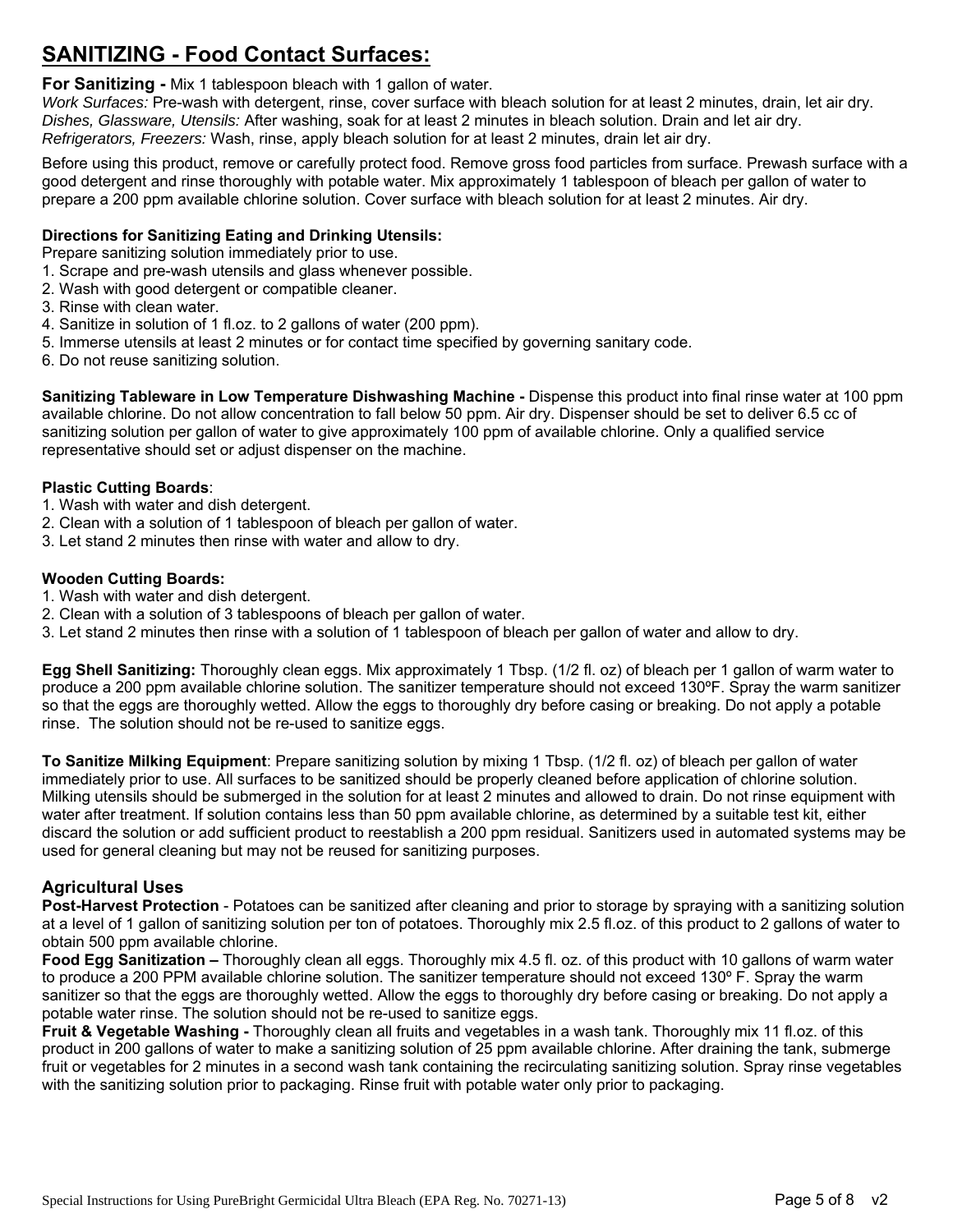# **SANITIZING - Food Contact Surfaces** *(Continued)***:**

## **Sanitization of Non-Porous Food Contact Surfaces**

**Rinse Method** - A solution of 100 ppm available chlorine may be used in the sanitizing solution if a chlorine test kit is available. Solutions containing an initial concentration of 100 ppm available chlorine must be tested and adjusted periodically to insure that the available chlorine does not drop below 50 ppm. Prepare a 100 ppm sanitizing solution by thoroughly mixing 2.5 fl.oz. of this product with 10 gallons of water. If no test kit is available, prepare a sanitizing solution by thoroughly mixing 4.5 fl.oz. of this product with 10 gallons of water to provide approximately 200 ppm available chlorine by weight. Clean equipment surfaces in the normal manner. Prior to use, rinse all surfaces thoroughly with the sanitizing solution, maintaining contact with the sanitizer for at least 2 minutes. If solution contains less than 50 ppm available chlorine, as determined by a suitable test kit, either discard the solution or add sufficient product to reestablish a 200 ppm residual. Do not rinse equipment with water after treatment and do not soak equipment overnight. Sanitizers used in automated systems may be used for general cleaning but may not be re-used for sanitizing purposes.

**Immersion Method** - A solution of 100 ppm available chlorine may be used in the sanitizing solution if a chlorine test kit is available. Solutions containing an initial concentration of 100 ppm available chlorine must be tested and adjusted periodically to ensure that the available chlorine does not drop below 50 ppm. Prepare a 100 ppm sanitizing solution by thoroughly mixing 2.5 fl.oz. of this product with 10 gallons of water. If no test kit is available, prepare a sanitizing solution by thoroughly mixing 4.5 fl.oz. of this product with 10 gallons of water to provide approximately 200 ppm available chlorine by weight. Clean equipment in the normal manner. Prior to use, immerse equipment in the sanitizing solution for at least 2 minutes and allow the sanitizer to drain. If solution contains less than 50 ppm available chlorine, as determined by a suitable test kit, either discard the solution or add sufficient product to reestablish a 200 ppm residual. Do not rinse equipment with water after treatment. Sanitizers used in automated systems may be used for general cleaning but may not be re-used for sanitizing purposes.

**Flow/Pressure Method** - Disassemble equipment and thoroughly clean after use. Assemble equipment in operating position prior to use. Prepare a volume of a 200 ppm available chlorine sanitizing solution equal to 110% of volume capacity of the equipment by mixing the product in a ratio of 4.5 fl.oz. product with 10 gallons of water. Pump solution through the system until full flow is obtained at all extremities, the system is completely filled with the sanitizer and all air is removed from the system. Close drain valves and hold under pressure for at least 2 minutes to ensure contact with all internal surfaces. Remove some cleaning solution from drain valve and test with a chlorine test kit. Repeat entire cleaning/sanitizing process if effluent contains less than 50 ppm available chlorine.

**Clean-In-Place Method** - Thoroughly clean equipment after use. Prepare a volume of a 200 ppm available chlorine sanitizing solution equal to 110% of volume capacity of the equipment by mixing the product in a ratio of 4.5 fl.oz. product with 10 gallons of water. Pump solution through the system until full flow is obtained at all extremities, the system is completely filled with the sanitizer and all air is removed from the system. Close drain valves and hold under pressure for at least 10 minutes to ensure contact with all internal surfaces. Remove some cleaning solution from drain valve and test with a chlorine test kit. Repeat entire cleaning/sanitizing process if effluent contains less than 50 ppm available chlorine.

**Spray/Fog Method** - Preclean all surfaces after use. Use a 200 ppm available chlorine solution to control bacteria, mold or fungi and a 600 ppm solution to control bacteriophage. Prepare a 200 ppm sanitizing solution of sufficient size by thoroughly mixing the product in a ratio of 4.5 fl.oz. product with 10 gallons of water. Prepare a 600 ppm solution by thoroughly mixing the product in a ratio of 13 fl.oz. product with 10 gallons of water. Use spray or fogging equipment which can resist hypochlorite solutions. Always empty and rinse spray/fog equipment with potable water after use. Thoroughly spray or fog all surfaces until wet, allowing excess sanitizer to drain. Vacate area for at least 2 hours. Prior to using equipment, rinse all surfaces treated with 600 ppm solution with a 200 ppm solution.

## **Sanitizing of Porous Food Contact Surfaces**

**Rinse Method** - Prepare a sanitizing solution by thoroughly mixing 13 fl.oz. of this product with 10 gallons of water to provide 600 ppm available chlorine by weight. Clean surfaces in the normal manner. Prior to use, rinse all surfaces thoroughly with the sanitizing solution, maintaining contact with the sanitizer for at least 2 minutes and allow the sanitizer to drain. Prepare a 200 ppm sanitizing solution by thoroughly mixing 4.5 fl.oz. of this product with 10 gallons of water and rinse all surfaces with this 200 ppm solution. Do not rinse with water and do not soak equipment overnight.

**Immersion Method** - Prepare a sanitizing solution by thoroughly mixing, in an immersion tank, 13 fl.oz. of this product with 10 gallons of water to provide 600 ppm available chlorine by weight. Clean equipment in the normal manner. Prior to use, immerse equipment in the sanitizing solution, maintaining contact for at least 2 minutes and allow the sanitizer to drain. Following this, prepare a 200 ppm sanitizing solution by thoroughly mixing 4.5 fl.oz. of this product with 10 gallons of water and rinse all surfaces with this 200 ppm solution. Do not rinse with water and do not soak equipment overnight.

**Spray/Fog Method** - Preclean all surfaces after use. Prepare a 600 ppm available chlorine sanitizing solution of sufficient size by thoroughly mixing the product in a ratio of 13 fl.oz. product with 10 gallons of water. Use spray or fogging equipment which can resist hypochlorite solutions. Always empty and rinse spray/fog equipment with potable water after use. Thoroughly spray or fog all surfaces until wet, allowing excess sanitizer to drain. Vacate area for at least 2 hours. Prior to using equipment, rinse all surfaces with a 200 ppm available chlorine solution. Prepare a 200 ppm sanitizing solution by thoroughly mixing 4.5 fl.oz. of this product with 10 gallons of water.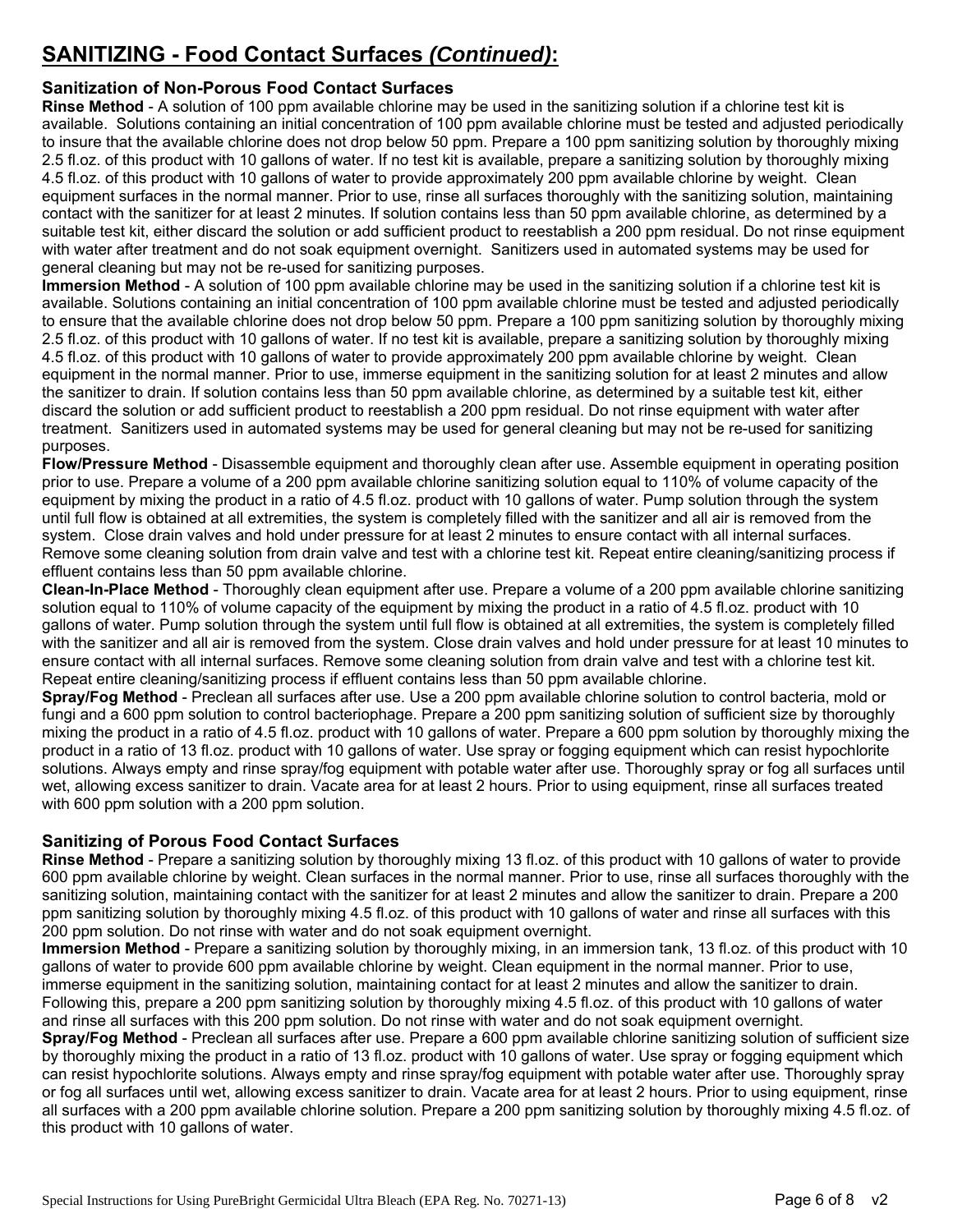# **LAUNDRY:**

Use to bleach white and colorfast Acrylics, Cotton, Nylon, Polyester, Rayon (test to be sure). Do not use on Acetate, Leather, Silk, Spandex or Wool, Mohair and non-fast colors. Sort laundry by color and fabric. Separate whites from colors, light colors from dark colors.

**Bleach Test:** Before using, mix 1 ½ tablespoons of bleach with ¼ cup of water in a glass, rubber, glazed porcelain, or plastic container and test a small piece of fabric in a place that doesn't show. Test all colors, including trim. Let stand one minute, then blot dry. No color change means the article can be bleached safely.

**Top Loading Machine -** Before adding clothes, mix ¾ cup of bleach with water in top-loading 16 gallon machines or for large top loading automatics or larger heavily soiled loads, use 1¼ cup. Add clothes.

**Front Loading or High Efficiency Machine -** Mix ⅓ cup bleach with water in front-loading or HE 8 gallon machines. If clothes are in machine the addition of bleach can cause damage. \*For HE Washers, add using the bleach dispenser following the machine manufacturer's instructions.

**TOP LOAD AUTOMATIC. . . . . . . .¾ CUP LARGE TOP LOADING AUTOMATIC.....1¼ CUP FRONT LOAD AUTOMATIC. . . . . ⅓ CUP LARGE/HEAVY SOILED LOADS.............1¼ CUP**  \*For HE Washers, add using the bleach dispenser following the machine manufacturer's instructions.

**To Whiten Nylon and Other Synthetics that have turned yellow or grey**: 1 tablespoon of this product per gallon water. Soak clean fabric in solution for 15 to 20 minutes. Rinse well. Repeat if necessary.

**Machine Washing Directions**: Use at least once per month to keep your washing machine smelling fresh and clean. If your HE machine has a cleaning cycle, check the manufacturer's directions before use. 1. Select the hot water setting. 2. Fill the bleach dispenser to the maximum level. 3. Run the cycle until it is completed. 4. Run a rinse cycle, manually to flush out any remaining bleach.

## **LAUNDRY SANITIZATION:**

## **Household Laundry Sanitizers**

**In Soaking Suds** - Thoroughly mix 4.5 fl.oz. of this product to 10 gallons of wash water to provide 200 ppm available chlorine. Wait 5 minutes, then add soap or detergent. Immerse laundry for at least 11 minutes prior to starting the wash/rinse cycle. **In Washing Suds** - Thoroughly mix 4.5 fl.oz. of this product to 10 gallons of wash water containing clothes to provide 200 ppm available chlorine. Wait 5 minutes, then add soap or detergent and start the wash/rinse cycle.

### **Commercial Laundry Sanitizers**

Wet fabrics or clothes should be spun dry prior to sanitization. Thoroughly mix 4.5 fl.oz. of this product with 10 gallons of water to yield 200 ppm available chlorine. Promptly after mixing the sanitizer, add the solution into the prewash prior to washing fabrics/clothes in the regular wash cycle with a good detergent. Test the level of available chlorine, if solution has been allowed to stand. Add more of this product if the available chlorine level has dropped below 200 ppm.